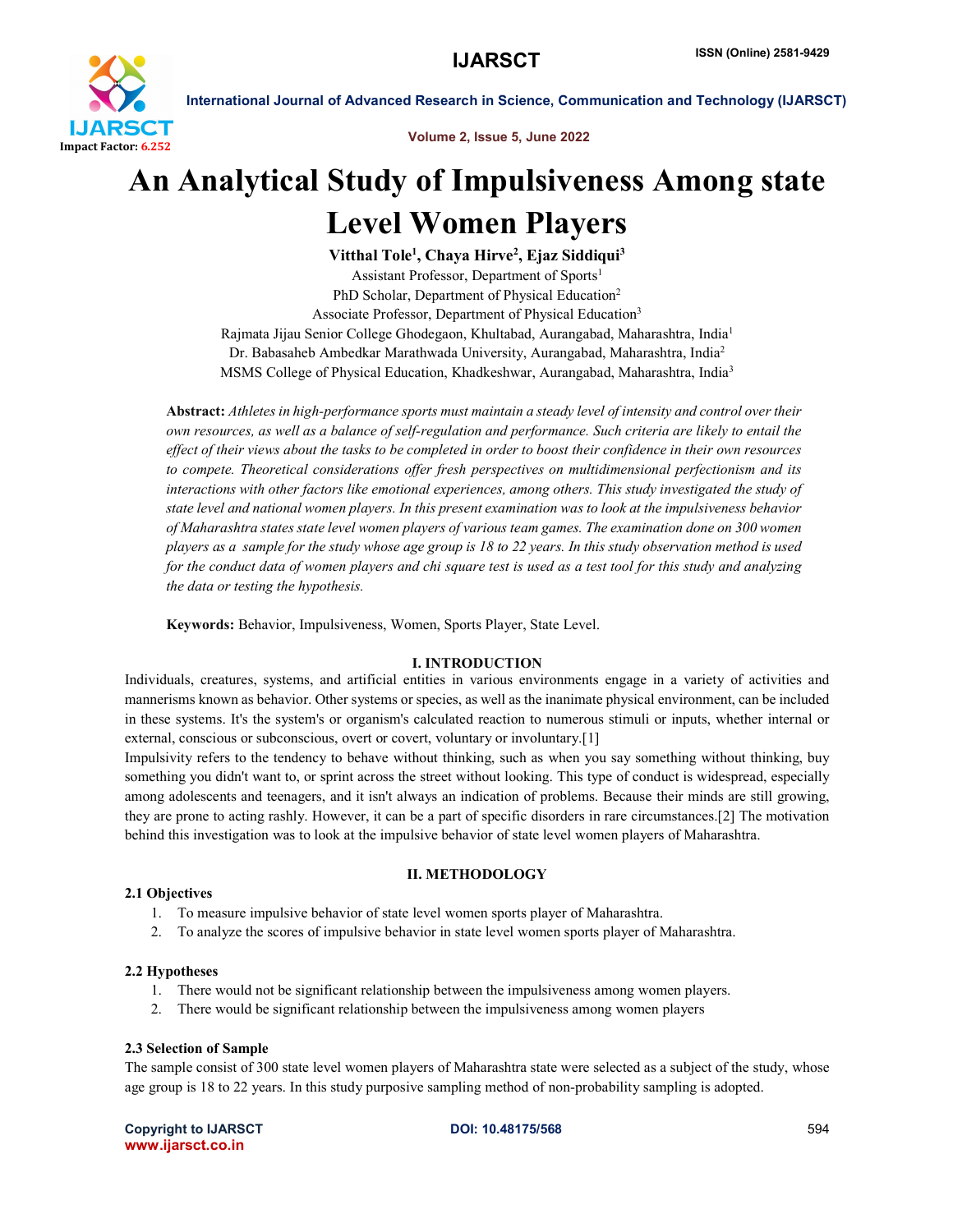

International Journal of Advanced Research in Science, Communication and Technology (IJARSCT)

#### Volume 2, Issue 5, June 2022

#### 2.4 Tool Used

The observation method is most commonly used method in behavioral science. Observation b becomes a scientific tool. It is also a process of recording the behavior patterns of people, objects and occurrences without questioning or communicating with them. Observation means viewing or seeing. We go on observing something or other while we are awake most of such observation are just causal and have no specific purpose. But observation as a method of data collection is different from such casual viewing.[3]

### 2.5 Statistics Used

A chi-squared test is essentially a statistical analysis based on random observations of a collection of variables. It's usually a comparison of two sets of statistical data. Karl Pearson developed this test for categorical data analysis and distribution in 1900. As a result, it was referred to as Pearson's chi-squared test. By assuming that the null hypothesis is true, the chisquare test is used to determine how probable the observations are A hypothesis is a possibility that a certain condition or statement is true, which we may test later. A sum of squared falsities or mistakes over the sample variance is commonly used to construct Chi-squared tests. The letter P stands for probability in this case. In statistics, the chi-square test is used to compute the p-value. The following table shows the varied p values that correspond to different hypothesis interpretations accept or reject the hypothesis. It's all about chance, danger, and uncertainty when it comes to probability. It refers to the potential of the sample's outcome or the occurrence of an event. When we talk about statistics, though, we're talking about how we manage diverse data sets using various methodologies. It aids in the representation of complex or large amounts of data in a simple and intelligible manner. It refers to the gathering, analyzing, interpreting, presenting, and organizing of data. The chi-squared test is linked to the concepts of probability and statistics.[4]

# III. RESULT AND DISCUSSION

Statistical result impulsive behavior of state level women sports players is calculated and presented in a following table.

| Level/time    | <b>Before</b> | Pre<br>comp. | During<br>comp. | Post<br>comp. | <b>Daily</b>            | <b>Total</b> |
|---------------|---------------|--------------|-----------------|---------------|-------------------------|--------------|
| Super<br>high | 3             | 17           | 16              | 10            | 3                       | 49           |
| High          | 12            | 28           | 38              | 32            | 21                      | 131          |
| Low           | 15            | 31           | 17              | 7             | 5                       | 75           |
| <b>Never</b>  | 9             | 14           | 13              | 5             | $\overline{\mathbf{4}}$ | 45           |
| <b>Total</b>  | 39            | 90           | 84              | 54            | 33                      | 300          |

Table 1 shows observed value of level of impulsiveness and time of impulsiveness.

| Level/time   | <b>Before</b> | Pre<br>comp. | During<br>comp. | Post<br>comp | <b>Daily</b> |
|--------------|---------------|--------------|-----------------|--------------|--------------|
| Super high   | 6.37          | 14.7         | 13.72           | 8.82         | 5.39         |
| <b>High</b>  | 17.03         | 39.3         | 36.38           | 23.58        | 14.41        |
| Low          | 9.75          | 22.5         | 21              | 13.5         | 8.25         |
| <b>Never</b> | 5.85          | 13.5         | 12.6            | 8.1          | 4.95         |

Table 2 shows expected value of level of impulsiveness and time of impulsiveness.